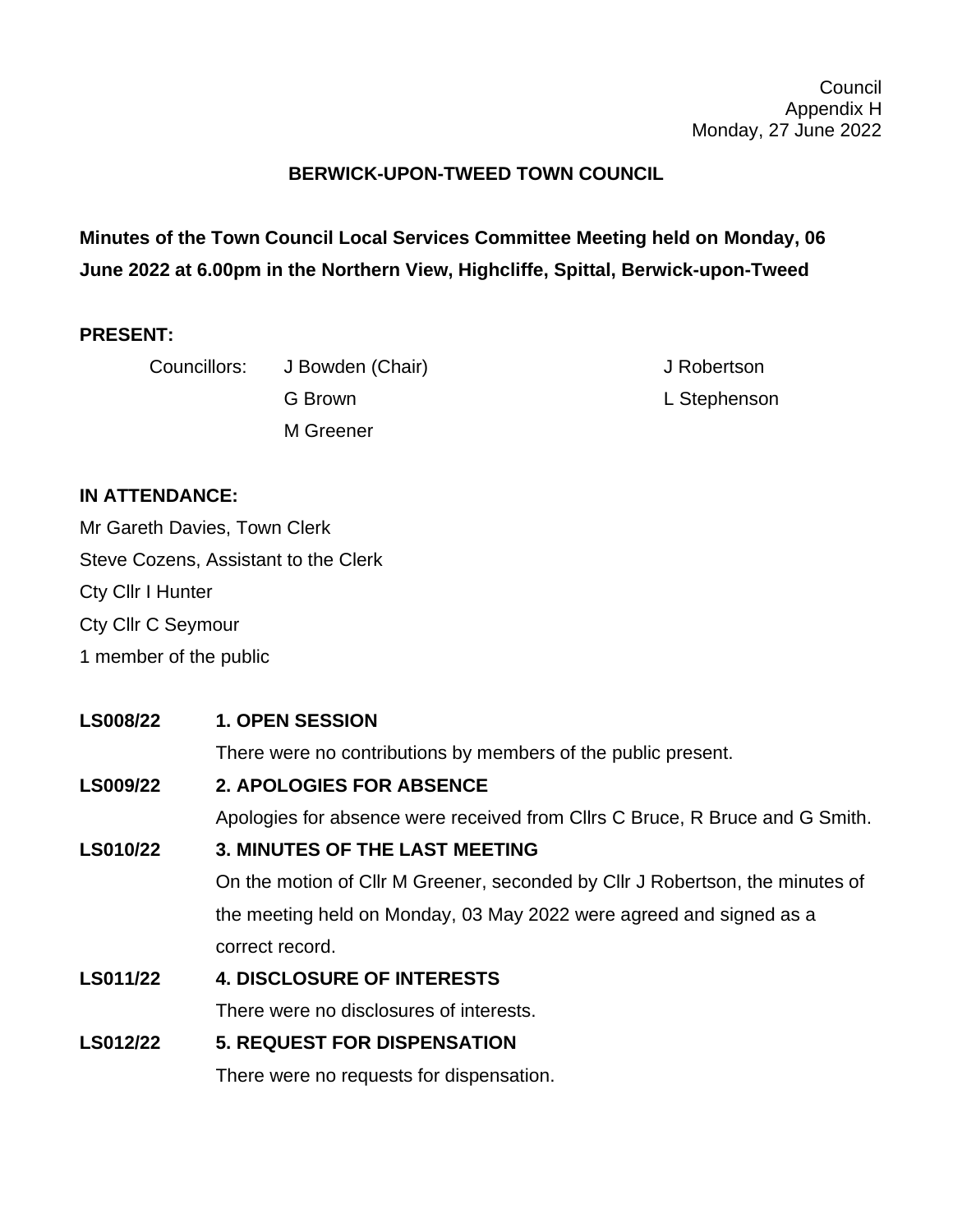#### **LS013/22 6. ENVIRONMENTAL VOLUNTEERS**

Cllr L Stephenson provided updates including for the Pier Road and Haven groups who are working hard as are all the groups.

Also, the Granary have pickers and bags which can be used by people staying overnight, a message has been passed onto the Spittal Group that officers are investigating replacement screens for boards with stickers, the A1 group are still concerned there is property damage after recent storms.

At Five Arches there have been incidents of nuisance behaviour, Northunbria Police have visited the site, but the problems are on-going.

#### **LS014/22 7. ISSUES REPORTED SINCE LAST MEETING**

The Town Clerk provided an update to the report which included the planters and benches at Spittal Promenade and that maintenance would be required to the beacon on the Town Walls.

Standing Orders were suspended sufficiently to allow Cty Cllr C Seymour to speak who informed the meeting that the beacon belongs to Northumberland County Council (NCC). The Committee **RESOLVED** to instruct the Town Clerk to write to NCC regarding this matter.

#### **LS015/22 8. LOCAL SERVICES**

The Town Clerk explained that this item, including a report, would be deferred to Budget and Administration as the correct Committee for this subject. A verbal update was provided regarding recruitment of new staff, after which, on the motion of Cllr G Brown, seconded by Cllr J Robertson, the Committee **RESOLVED** to instruct the Town Clerk to investigate costs for electric power tools.

#### **LS016/22 9. UPDATE ON BENCHES**

The Assistant to the Clerk provided an update on the re-location of benches. After which, a way forward for maintenance work to benches was discussed. It was agreed that Officers would provide a Ward-by-Ward list of all Town Council benches to Councillors, who would report back during August on maintenance required for work to be completed by winter.